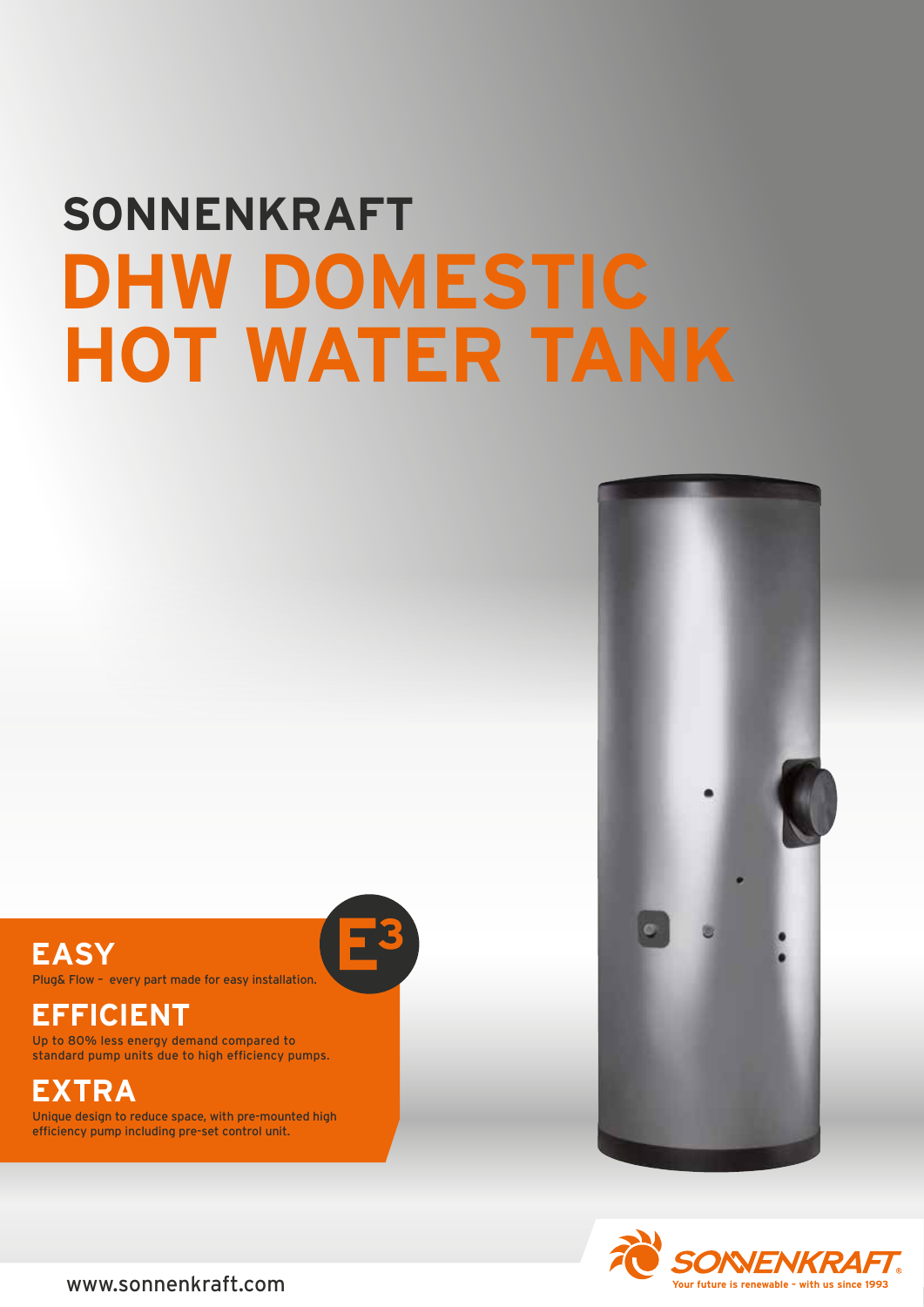

## **DHW-TANK**

The DHW is an easy and quick to install hot water tank - now with pre-installed high efficiency pump unit with pre-set control unit up to 500l. Tanks up to 500l are directly fitted with a CFC-free insulation that minimizes heat losses; tanks from 750l up to 1000l are equipped with a removable high effective fleece insulation jacket to simplify transport into the boiler room. A solar expansion vessel may also be mounted directly to the tank up to 750l. All components are of European high quality to ensure durability and high efficiency combined with a modern design. All together the DHW tank is an attractive investment for households with limited room for a solar installation and maximum demand for quality and efficiency.

#### **WHAT IT DOES**

The Solar Hot Water tank DHW uses the energy of the sun to heat up domestic hot water needed for instance in the kitchen or bathroom.

#### **HOW IT WORKS**

The sun heats up the liquid in the solar panels on the roof. The HE pump unit RLGHE (pre-installed up to 500l) transfers the solar liquid to the hot water tank DHW where the domestic hot water is stored - ready for use. For times without sun, any auxiliary heating system can be connected.



### **FITS WITH THE FOLLOWING MODULES AND COMPONENTS:**

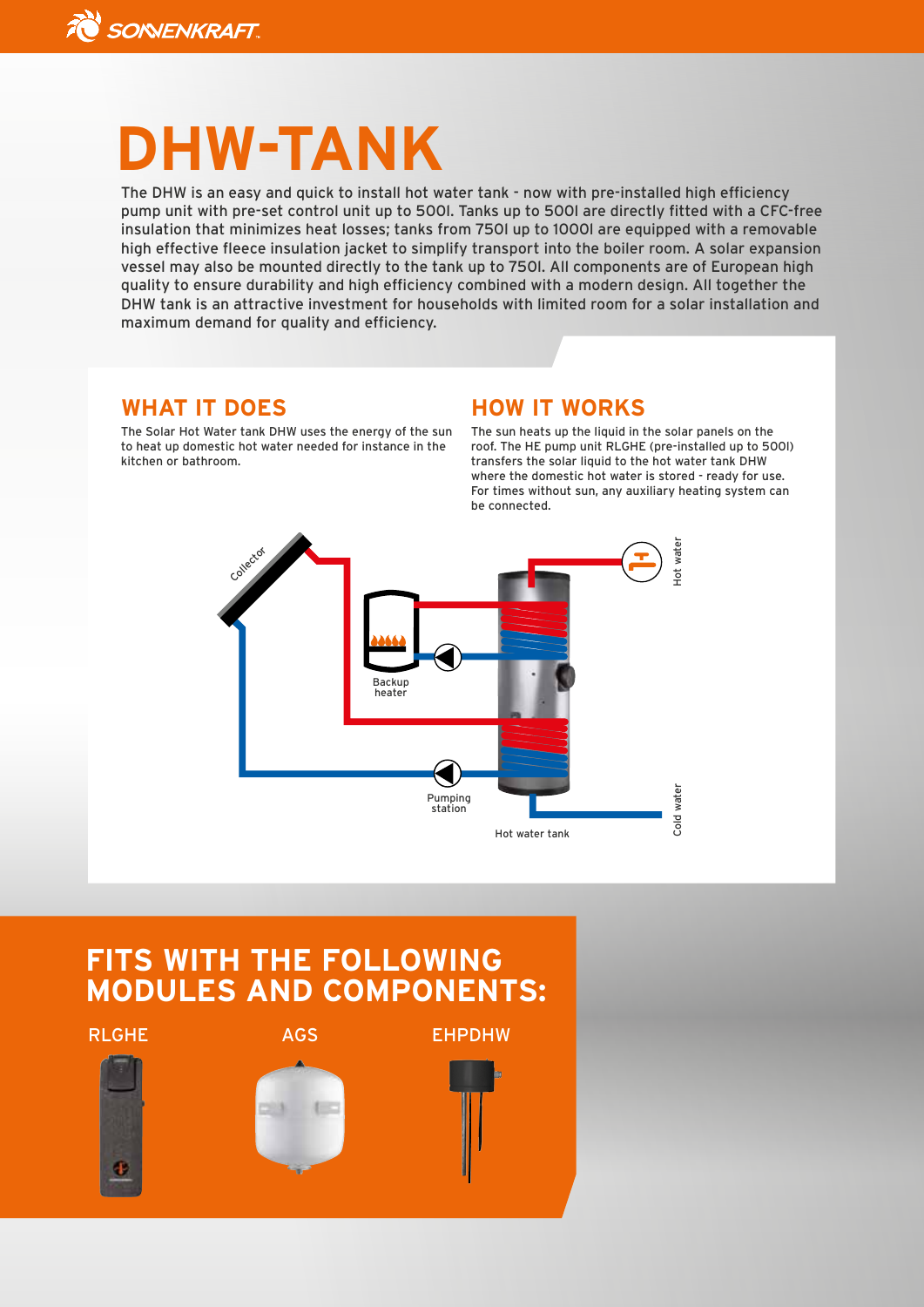#### **YOUR BENEFITS** E<sup>3</sup> **AS AN INSTALLER**

#### **EASY**

Pre-mounted pump unit up to 500l, quick and easy mounting from 750l up to 1000l.

#### **EFFICIENT**

Time and cost saving thanks to pre-mounted HE pump unit with pre-set controller and ready –to- install solar expansion tank.

#### **EXTRA**

Takes up a minimum of space, height adjustable feet up to 500l.

## **YOUR BENEFITS AS A CUSTOMER**



Automatic operation, perfect match with any backup heating, and minimum maintenance.

#### **EFFICIENT**

The solution covers up to 80% of your hot water demand, and its high efficiency pump requires up to 80% lower electricity consumption than standard pump units on the market.

#### **EXTRA**

Fits in every home due to its modern and compact design, taking up only about 1 m**<sup>2</sup>** floor space.

#### **"PLUG & FLOW"**

Quick and easy "Plug and Flow" installation thanks to pre-mounted high efficiency pump station RLGHE with pre-set control unit.



#### **HIGH EFFICIENCY**

We already fulfill the use of high efficiency solar pumps (mandatory from 2015), which means up to 80% less energy demand than standard pumps!



#### **UNIQUE DESIGN**

The design of the DHW is a story of its own. We have put great effort into designing the DHW to look great – and to take up a minimum of space in the household.